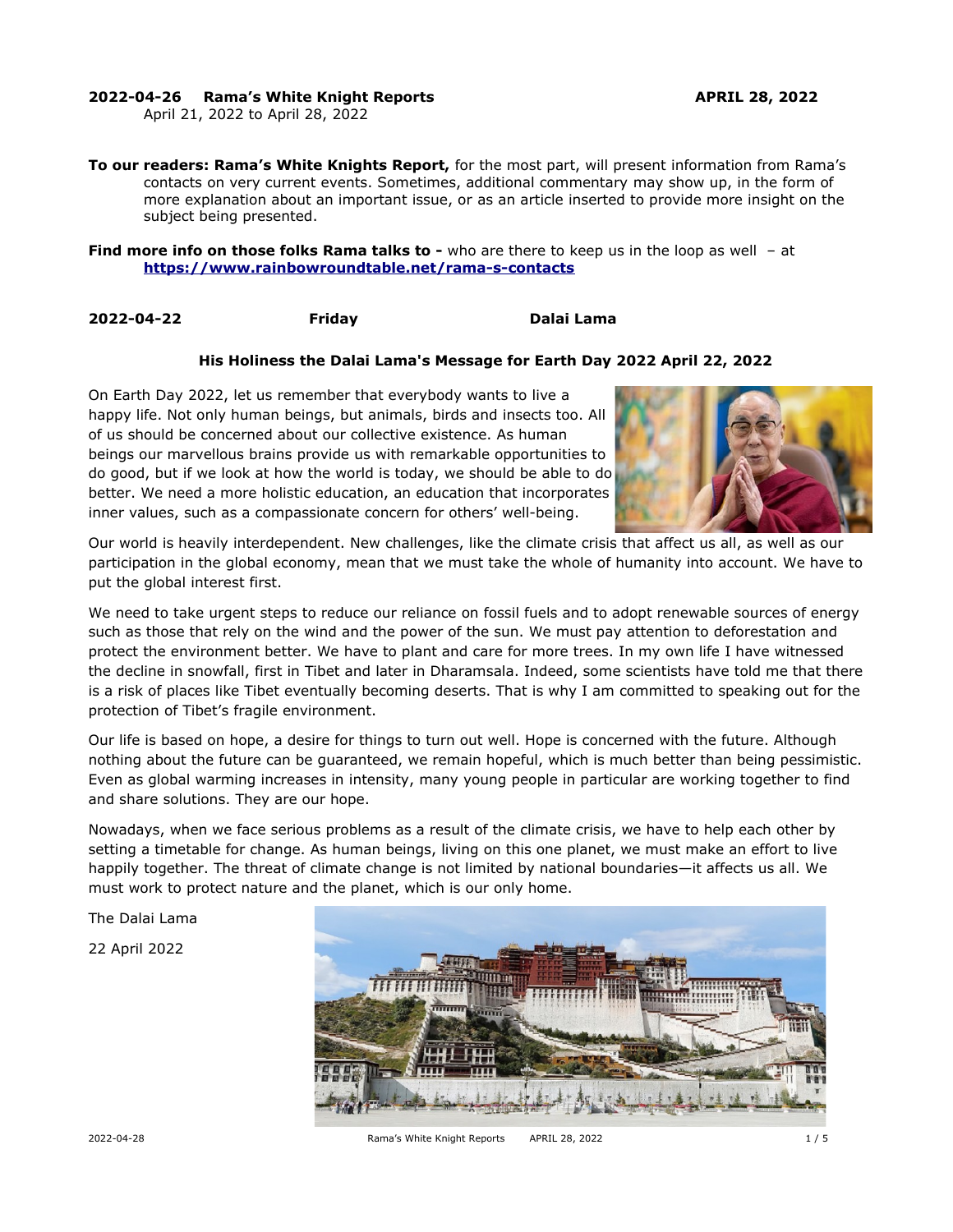## **2022-04-22 Friday Tom the Ring Tailed Cat**

**Rama:** I received a text message from **Tom the Ring Tailed Cat** at 12:20 pm early this afternoon. He said to me, "Lord Rama, we can neither confirm nor deny that there are Ukrainian people taken to Siberian Gulag Labour camps." At this time, Tom the Cat alluded to the fact that this has to do with the fallen angels.

Tom the Cat continued: "There were M Class and X Class Solar Flared today. This is what's causing the wild weather. We must talk to the angels, the elementals, all the beings who work with the five elements: earth, air, fire, water, ether. The Dark Side is pushing right to the edge. Our choice is to send more love, and have compassion for souls who have forgotten who they are. Sat Nam! Namaste! Blaze the Violet Fire!"

# **2022-04-23 Saturday Mr X**

**Rama:** I received a text from Mr X at 12: 21 pm early this afternoon. He said to me, "Lord Rama, I have been on the 3<sup>rd</sup> planet circling the Alpha Centauri sun which is 4.1 light years from earth. You can get there in 4 hours earth time, at warp speed 6 or 7.

"I have been meeting with galactic ambassadors who have been travelling between Alpha Centauri system and Earth. This is all about Full Disclosure and First Contact. There are many situations going on, on Mother Gaia about trying to keep the old timeline going. **IT IS OVER ! ! ! ALL THE GALACTIC FORCES ARE HERE!** Call them in! Sanat Kumara is among us.

"The Galactic Forces are here! I will be seeing you soon! Sat Nam! Namaste! Blaze the Violet Fire!"

## **2022-04-25 Monday Dalai Lama**

## [Dalai](https://twitter.com/DalaiLama) [Lama](mailto:Lama@DalaiLama) [@DalaiLa](mailto:Lama@DalaiLama) [ma](mailto:Lama@DalaiLama) **· [14h](https://twitter.com/DalaiLama/status/1518522784095563776)**

We must continually consider the oneness of humanity, remembering that we all want to be happy. And indeed, everyone has a right to a happy life. We may face problems, but we must not lose hope. We must keep up our determination without being impatient to achieve quick results**.**

# **2022-04-25 Monday Chris Hedges, Dr Cornell West**

**Rama:** I was listening to Pirate Cat radio from Santa Cruz, California today. It was 11:25 am, and Chris Hedges and Dr Cornell West were discussing Ukraine. They were saying, as Mr Keshe has said to us months ago, that Ukraine has always been part of Mother Russia! Dr Cornell West said, "Joe Biden is tied in with the Deep State, and Ukraine is all about Deep State Hegemony. The United States is broke, and they need a war."

Dr West went on, "Putin is not the enemy. The real story is the media is lying. It is time we listened to His Holiness, the Dalai Lama, who has said 'Stop the war. We need to forgive each other and dialogue. War is never the answer.' "

**R:** Later between 2:00 and 2:30 MDT this afternoon, I received a text message from Lady Nada. She said to me, "Lord Rama, go and look at the geometric symbols in the book **The Master Symbols of the Solar Cross** by Tuella. Sat Nam! Namaste! Blaze the Violet Fire!"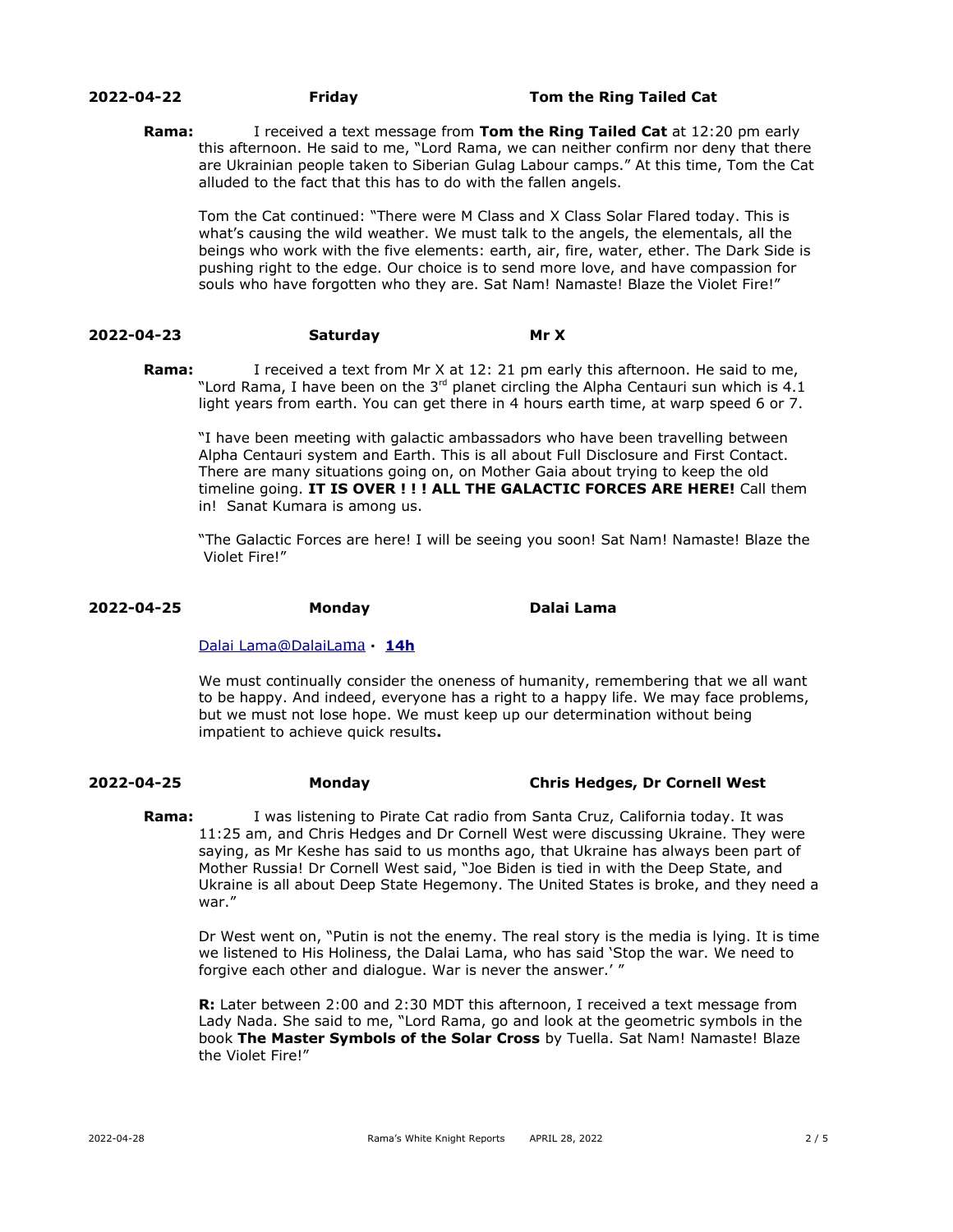

## **2022-04-26 Tuesday Lady Lianara**

**Rama:** I called Lianara today at 11:30 am this morning. I asked her "Lady Lianara, what is going on with the world situation?"

She said to me, "Lord Rama, there are many things going on, **and they are all good!** The solar flares are only increasing; we are at the end of the old timeline. The Annunaki, the Nephilim, are being exposed. This moment is about sending more love than we ever thought possible! There are so many galactic forces here in our skies.

"Whatever the news is saying, the galactic forces have the situation in THEIR divine hands! We are in the most auspicious time ever! This eclipse could be the feather of Ma'at that changes everything!

"I will be seeing you soon! Sat Nam! Namaste! Blaze the Violet Fire!"

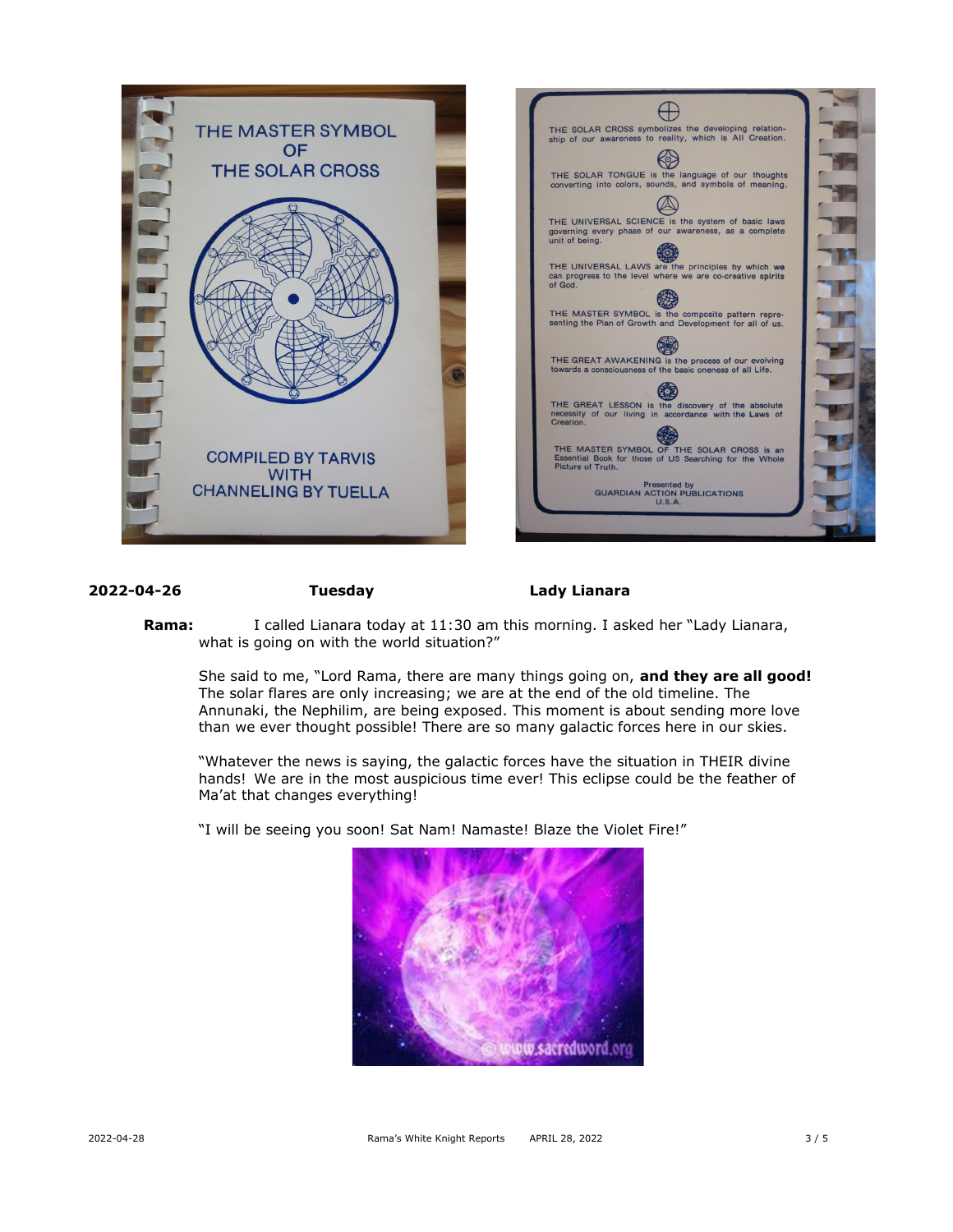

**Stonehenge – April 26, 2022 - From Tom the Ringtailed Cat, and Sweet Angelique the Cat**

### **2022-04-27 Wednesday Tom the Ring-tailed Cat, Sweet Angelique the Cat**

**Rama:** I received a call from Tom the Ring-tailed Cat and Sweet Angelique the Cat at 11:50 am this morning. They said to me, "Lord Rama, we are Stonehenge – again! - for sunrise! The sky is blood red from the fires going around the planet. This is called climate disruption, and it is happening at an exponential rate. It is also about the sun transfiguring. As we can sit down and meditate and talk to the 5 elements, things can change very fast. It is all about our thought forms. This is imperative that we change our thought forms to align with higher consciousness in order to change our world. We are connected symbiotically with Mother Gaia; as we talk to all life, life speaks to us. "

They said that the most important thing at this moment is this simple prayer: "Lord make me an instrument of thy peace. Where there is such hatred, let me sow Love. Sat Nam! Namaste! Blaze the Violet Fire!"

## **2022-04-28 Thursday The Poppy Lady**

**Rama:** I received a call from the Poppy Lady at 12:15 pm this afternoon. She said to me, "Lord Rama, I am at the Al-Aqsa Mosque, located at the Dome of the Rock in East Jerusalem. It is close to the end of Ramadan, and there are more than 250,000 people here.

"The end of the empire is at hand. We heard through BBC World News that the U.S. of A. is broke. There was an announcement made by the Biden Administration that they may use the Russian Oligarchs money that was seized by sanction to fund Ukraine. What the f\*\*\*!

"This eclipse may just be the feather of Lady Master Ma'at, where everything is transformed to the Sat Yuga timeline. Stay safe. It is a very intense time on Mother Gaia. The Dark Side wants to play with a false flag event. Ashtar is here! Sat Nam! Namaste! Blaze the Violet Fire!"

**Note from Rama:** Today, in the passenger seat of Blue Sapphire, my shuttle craft, on the way from Santa Fe, I saw an image of Mother Sekhmet, licking her paws, and her paws were red!"